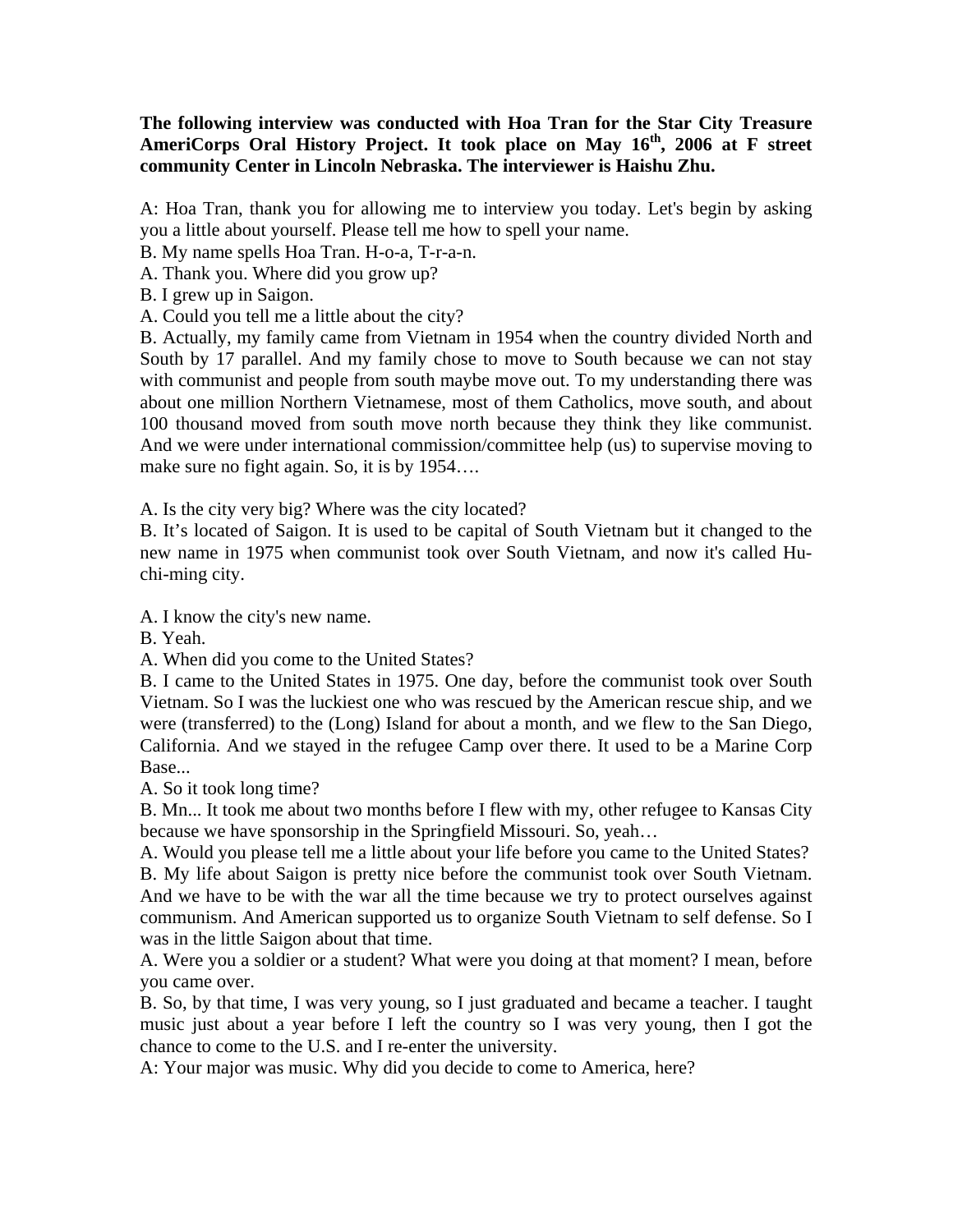B: Well, because I belief with my family belief in "we anti-communist". So it is dangerous if we stay. We learned lessons from many incidents during the war. For an example, like the offenses in1968, when communist took over the offense on the city in the South Vietnam. (Wai) City the assists the capital in the central, not too far away from the (leangee,) the 17 parallel and the communist they called the Assassination, maybe about over 5000 Vietnamese, even students, teachers or markets, because the local communists maybe recognized them like anti-communist, the reason they were doing that maybe they escape from the country. It's the way they deal with the anti-communist so that I have to fly my own in 1975, and I have to escape my own. We have to…most of the South Vietnamese have lots of experience fighting with communist. It's so scary. Something like at the end of the war, because after American withdrew completely the war in 1973, we have nobody supporting us. So we just keep going the war for two more years because the congress from the United States cut out all the support so that why we have to leave the war. And Communist was so strong by that time because they were supported by China and Russian and all the communist countries. And island of the North and South Vietnam became very disaster.

A. Did you join the war at that time?

B. I almost get a chance. By the time, I was ready to go, we have no more support. They cut off everything I don't even have gas to run our vehicle. They have no money for training more solder. So I was lucky to get away from the war. So I also got lucky to come to the U.S.

A. In 1975, you came to the United States, with your family or with your friends, or with...

B. By that time, nobody expected to go to U.S.

A. Why?

B. Because nobody expected U.S will welcome everybody. We just run around looking for the way to get out the county the last minute.

A. How did they find you and select you?

B. So, at the last minute, it's about the traveling out of the Vietnam very difficult. So it's only by air or by water because land's continent already occupied by the communist. So that's the only way to get out by air or by water, fly out of the country. And it's difficulty to go by air because many people, the rich people, had money to buy the ticket, and they got stuck there because the fly was not very popular anymore, only by military. So, I think in 1975, the airport is (not) the way to get out of the country because they have blank the transportation, So I flew out to the open sea, I witnessed the corporation, by air that way, I think we have the ship somebody rescuing us in open sea. I run along with the fish man because they have boats. So they can travel to the international line and we were lucky to get rescued by the American ship. They were already arrived in the open sea. Also, by the city, they called Vung Taw, So I was in the Vung Taw during the last minute, I run along with the fish man.

And we were just lucky when were traveling island to escape the communist. By the last time communist shooting the rocket explored by in the water. So we tried to get a way from running the rocket. We were just lucky to get rescued by the American ship over there. And I believed that many navy ship called 7 Free protecting our operation and we have 8 cargo ships ready to pick up refugee the cargo ship ready to pick up refugee who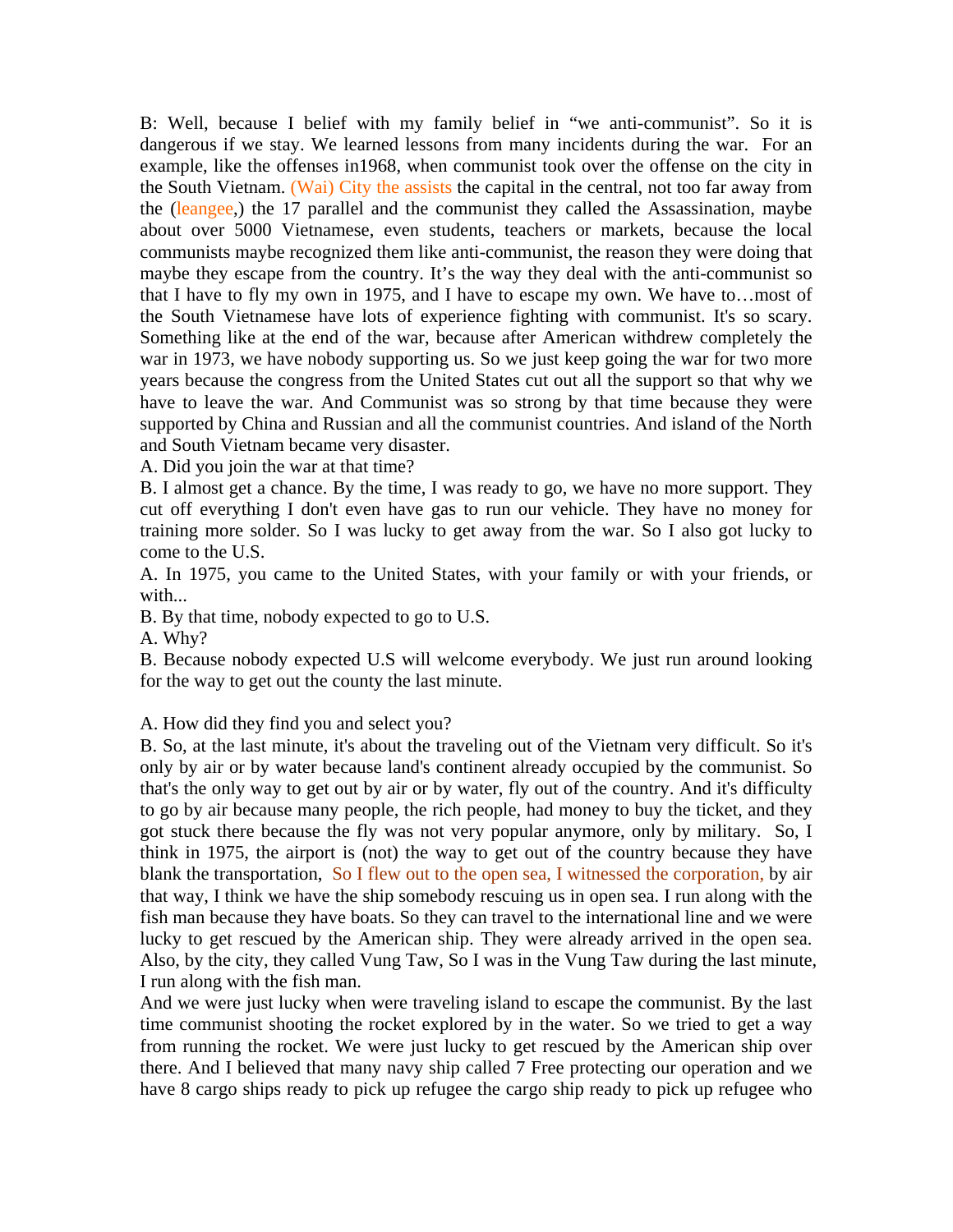wanted to fly out from Saigon to …They landed on American ship brought us into the cargo ship. So I met a lot of people from Saigon on the ship, even I met Mr. Lang Tran, leader, the very important person on my ship.

A: Do you still have contact with that person, right now?

B: No, when we came to the U.S it's one happen. He is still alive. And I believe that Mr. Tran, Lan was killed by the car accident for some reason. I learned from the media.

A: How to spell that person's name?

B: Tran, Lan. Frist name -Lan; Last name, just like mine- Tran

A: Thank you! Where were your parents at that moment?

B: By the time, my parents already ?... I have my brother and two sisters' families. They all married having many children. My brother was stacked in Long Tai, the city was about 45 miles north east of Saigon. They were fighting with communist party the last minute, a lot of people got killed the last minute. I run away alone and stayed with the fish man by the Hong Dao. At that time communist had not really attached Hong Dao because they tried to surrounding the capital of Saigon. So not many (fight/people) in Vung Taw by that time. So I have free to go with American. I survived when they fight with 7 Free out there. So I had free to go by that time.

A. So your brother and your sister, they knew where you were going, or they didn't know? B: Yeah, actually, I visited them about two weeks before I left the country. I told them my plan: I tried to escape with the fish man because I think maybe there's someway to get out the country.

A: What did they say?

B: My sister said that you were single and you are easy to go. Not like us, because we have many small children. So, if we go they would be killed because they couldn't stand with the hungry and something else. I am free to go because I was single and was young. I could find anyway I go.

A. If your brother had chance, do you think he would go with you?

B: Yeah, I think so.

A: He is older brother, right?

B. He's oldest brother. He was in the army, the South Vietnamese army fighting with communist so, he was in the …So, he wished to go.

A: Where is he right now?

B. Right now he is in Vietnam. Little island? I used to be. It's called Geakien…

A. What's that mean?

B. The name of the village, It's kind of Northern Capital (Catholic) Vietnamese gathered together. So Northern Vietnamese moving in 1954, we were resettled in that area.

A: How to spell your brother's name? B: My brother's name is Hung Tran. A: What is the name of the place he was living? Geakien(m). Giakiem B: It's in the province called Longkhing. A: How to spell it?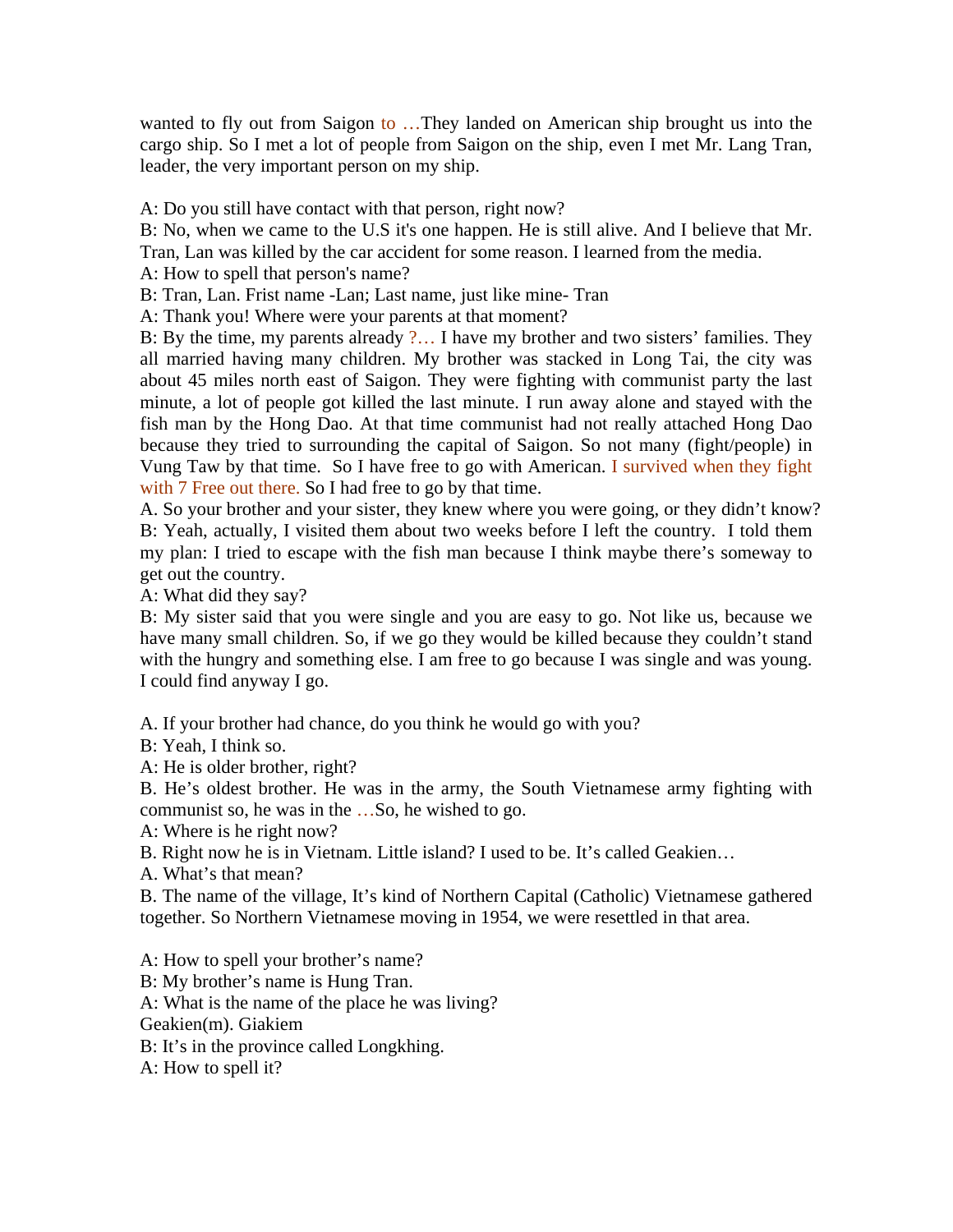B: L-o-n-g-k-i-n-g. It is in the province. But right now it's changed to different name because the communists reorganize the provinces?

A: What's the new name?

B: The new name maybe is Dong-Mai.

A: D-o-n-g.

B: M-a-i. It's bigger province.

A. As you look back, what do you think you about leaving the country you were born in and coming to the United States?

B. I think that an opportunity, because I never thought that I can come to the United States for living. But the opportunity, the last minutes, we don't know where to go. So I was lucky to be rescued by the American rescue ship. We were not expecting them, but the ship was already there waiting for us. But they were very organized. Then, all ship, I believe they just transferred lots of Vietnam refugee from central Vietnam to Saigon, to the south. They just assisted them go before they rescue us to the U.S. so that's why they've already there. We are not allowed to go there a few days before the last minutes. A lot of them were killed because they were very stricken about let people go out. They have lots of ship helping people go out for the last minutes...arrest people something, disturbing peace, but at the last minutes, American controlled the public population for us.

A: If no people rescued you at that moment, what's going to happen? Can you imagine? If no rescue ship over there, what were you going to do?

B: We might have already talked to the fish man, because we have many fish men having bigger ship and big boat, fishing boat. And we talked together, if no one rescue us, we'll travel together maybe by boat we travel to Australia, because I learned in the geography about the land was very big, no many people living. We thought about our plan to go over there if no people rescue us. We have lots of fresh water and rice. We... fish/fresh water from the sea. We survived with the fish man. The ship got organized, rich and fresh water. The basic things. If we have fish, we'll survive with fish man. We travel by the ship with fish man. We have fresh water, fish, and rice to survive.

A: Did you have to pay for everything?

B: Yes, we put money together. The fish men, including me, and with the family together were ready to go. But we were just lucky to get rescued by that time.

A: Did you learn any English before you came here because you mention you wanted to go to Austria or American? Do you know any English?

B: Actually, during my high school, we can choose to learn French and English, I fist choose French, then later I say many American come, then I chose to learn practical English. So I know some English by the time I escape the communist. When I was at refugee camp, I tried to talk to American, but I still couldn't catch much the language. So, later, I have to learn very hard. I, first of all, would learn English at any price. Even I have to re-enter University to learn something else, but English was still my basic ?...

A: Where university did you go to?

B: Spring filed, Missouri. So it's about the same size as Lincoln. Over 200, 000 people.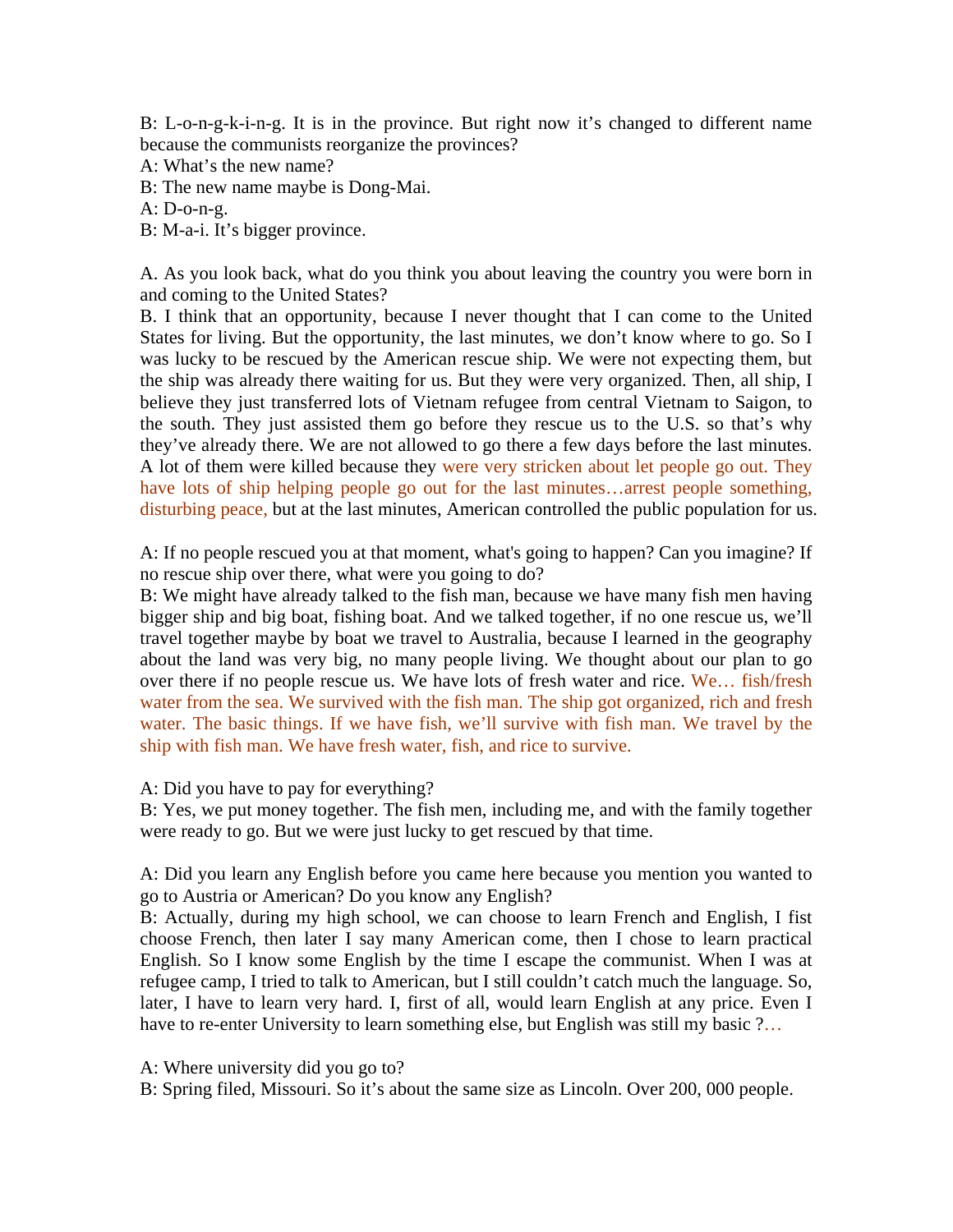A: When did you go to the university?

B: What did you say?

A: The fist university you enrolled after you came to this country.

B: I enrolled at the university called Southwest Missouri State University.

A: When?

B: In 1979.

A: After 4 years you came to this country?

B: Nn.

A: After 4 years you came to this country, you joined in the University. What's your major?

B: My major's in Music.

A: You continued your music study?

B: Yeah. I pretty sure my subject. But my target was learning English. So that's helping my future working here.

A: Later, you became a music teacher?

B: No. I became a translator, an interpreter and I worked for refugee population, right after I graduated.

A: So, you didn't continue your music?

 $B: No.$ 

A: Are you still playing any instrument for yourself or doing something?

B: No, not really. I still like music. Sometimes, I entertained myself with some music. But…I am using it as my major anymore.

A: When did you graduate from your university?

B: I graduated in 1983.

 $A:$  In 1983

B: Yeah.

A: What's your fist job?

B: When I came to Lincoln, I just worked for surviving job. I was a volunteer to work with refugees from Lincoln.

A: In Lincoln?

B: Yeah.

A: So you came to Lincoln to be a volunteer helping refugees?

B: Yeah.

A: Why did you choose Lincoln to help people?

B: I don't like to live in the big city with big Vietnamese community like California, or Texas. So, I choose Lincoln same size as Spring Field about population and we have small Vietnam community here. I know more people arriving U.S. every year arriving at Lincoln. So I will work with new arrived refugees.

A: When did you get your fist job?

B: My first job was …I worked as packer and deliver for 5 years before I worked for refugees before I was really hired work for refugees.

A: Still in Lincoln?

B: Yeah.

A: And what's the first job you have for the refugee?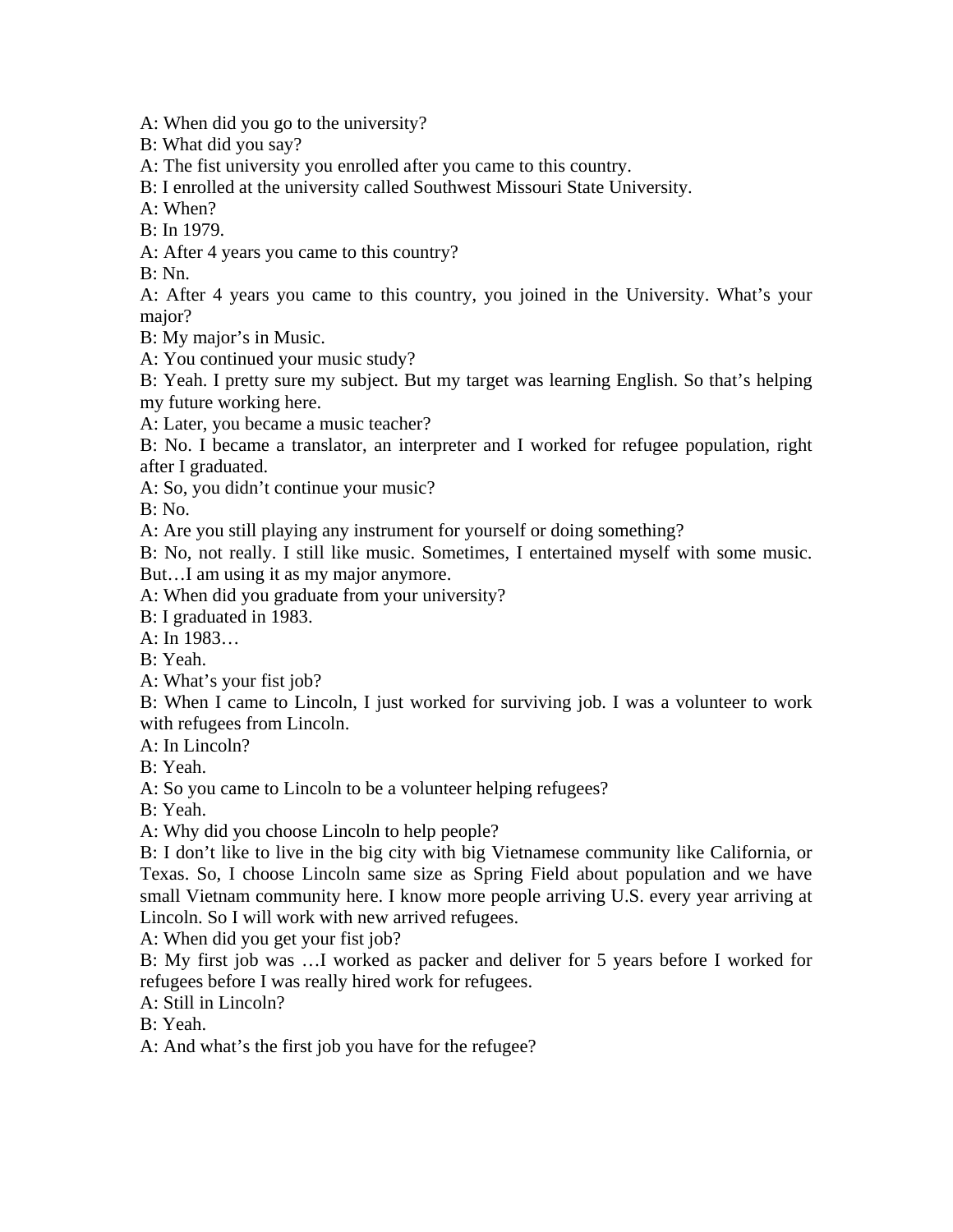B: In 1990, I was hired to work at (USCC )Capital Social Services like a case manager, my job just to greeting new arriving refugee from the airport and bring them to the city of Lincoln help them to find housing, financial for the family for first few month.

A: Is that easy or very easy to help refugee because you came to Lincoln?

B: But by that time you know, not so many yet, we are trying to figure out what company can be accepting refugees, farm land… and see later we have many electrical company …hire refugee and we are trying to help them with job learning. Later we do some job… to help them find better job.

A. How long did you work at that place?

B About two years. And I transfer to JTPA.

A: What's JTPA?

B: It stands for Job- Training Pattern ship Act. My program was under Job links program. Job link help direct refugee to looking for job. Survival job and job…

A: So your fist job is to help refugees locate in Lincoln, and your second job helps refugees find job. Is that correct?

B: Yes.

A: Could you please tell me again what's the organization? The first job?

B: Job link, link likes the connection.

A: Job link.

B: Nn.

A: Do you still help that place?

B: No, because after I help refugee work by their own, working their survival job and my program was cut out. So I have to find different job. So I go back to Education.  $A:Oh.$ 

B: By that time in 1995. I was lucky to be hired by Lincoln Public School as Bilingual Liaison. And I work from 1995 until today.

A: From 1995 to today.

B: So, it's continue my job. Like job …for refugees because many new generations got education they found better job. They keep on going higher education at UNL, some college, SCC. That's why I have to help the family with the new generation. I am very proud of my work.

A: The new generation, that means the …

B. Children.

A. The children. Son, daughter or graduate children.

B: Both.

A: Both.

B: Yeah. Because from the oldest to the youngest, you know, I see a lot of successful Vietnamese students.

A: What did you do? How do you help them?

B: I just help the school, sign them up in school. Like meet each student from school, I was the one who talks to their parents about what's going on in the school, and help them focus on their study. That's why they are very successful. I was glad there is information about Vietnamese Asian people excel in Lincoln Public School. The drop out rate was very low comparing with other economic minority. Vietnamese students are very successful.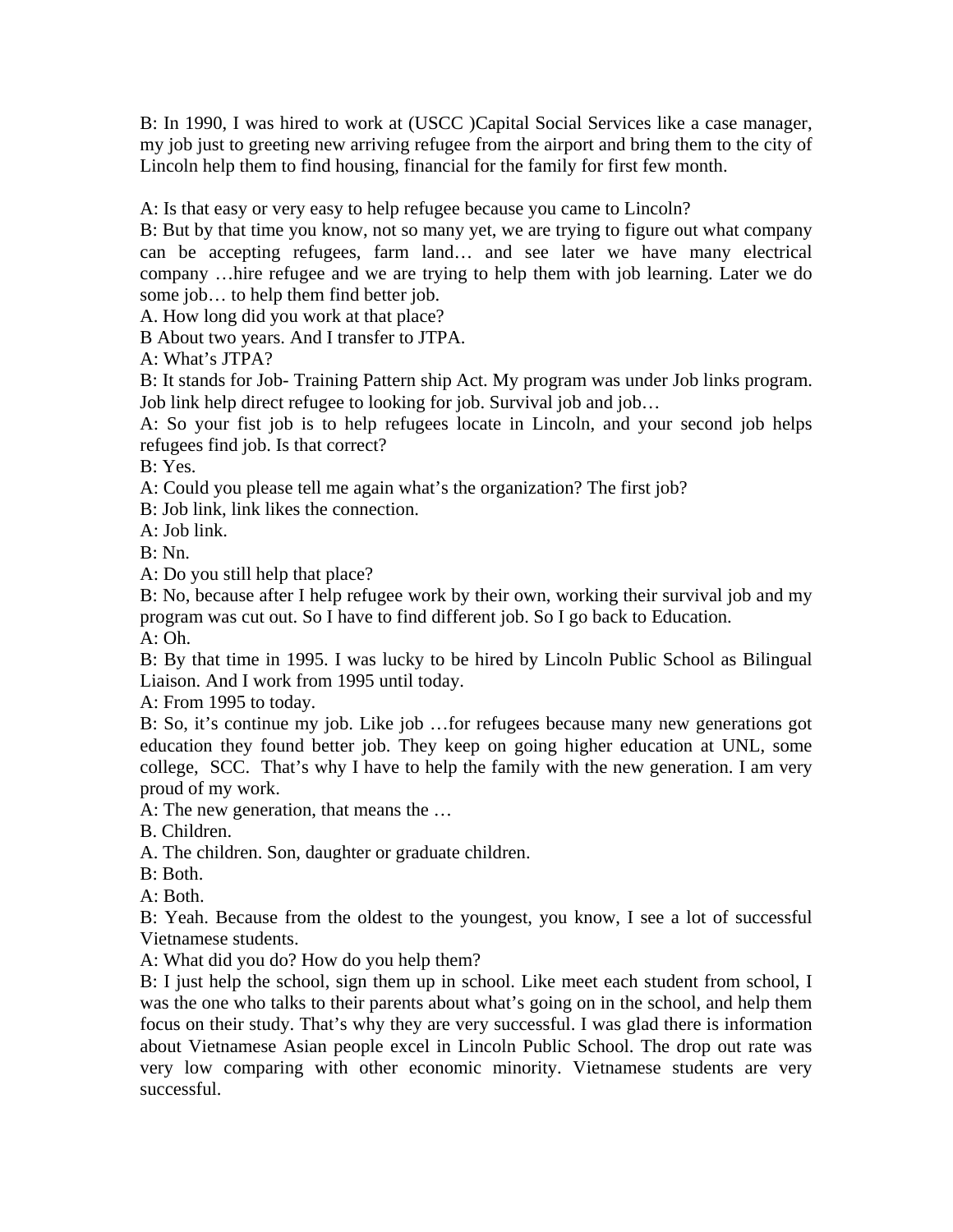A: Can you remember one or two happy stories when you help people, Vietnamese family and students?

B. We have lots of successful stories. I can see some students attending Wesleyan, Trang Ho, ELL student. Very population with lots of scholarship. She is very outstanding student.

A: What's student' name?

B: T-r-a-n-g, Last name H-o.

A: Trang Ho, is this a boy or girl?

B: A girl,

A: What is she doing?

B. Right now she just graduated from Wesleyan, maybe moving to the higher degree, maybe in England because she got scholarship. She is the winner of the scholarship. She maybe travels to England for studying higher degree. She majors in Spanish and political science. Her story is popular. But I remember a student, she was very young, and (she) attending public school, transferring to Lincoln high and she graduated from Wesleyan. She is very successful.

A: So, you know this girl when was very young, and you see her grow up until she receive high education in another country with scholarship.

B. Yeah. Park middle school invited her to talk to students over there about how she became an outstanding student. She's glad to come back to the middle school (the school when she was very young) to talk to the students.

A: So what did you do when helping other students? How did you do that? Are you the only person, Liaison, helping students in the LPS?

B: Nn (yes), so my job normally helps set up meeting with parents. And we talked to the counselor and administer to talk to them. Some of the young children need to follow up the new way. And they skipped school. We help them set up meeting with teacher, counselor and parents to come to talk. So, many of them coming back become very successful.

A: So you mean parents still have English difficulty? They need help.

B: Yes, my job normally in the language field. I help connect the Lincoln School and family. Because many parents even they are here for over ten years or more, their English is still not improved very much. So, they depend on the children. But sometimes, younger people have friends, parents need to know what they are doing in the school whatever. I am the one who helps parents understand what they are doing.

## A: What's the department name?

B: My department? Right now we call it federal program because we have many different programs in the department and my smaller program is called ELL, English Language Learners. So we are with bilingual population. We working with Spanish population, Russian, Muslim, Arabic and …we have twelve bilingual Liaison right now. We are all working with our own population.

A: Is Vietnamese the biggest one, the largest population?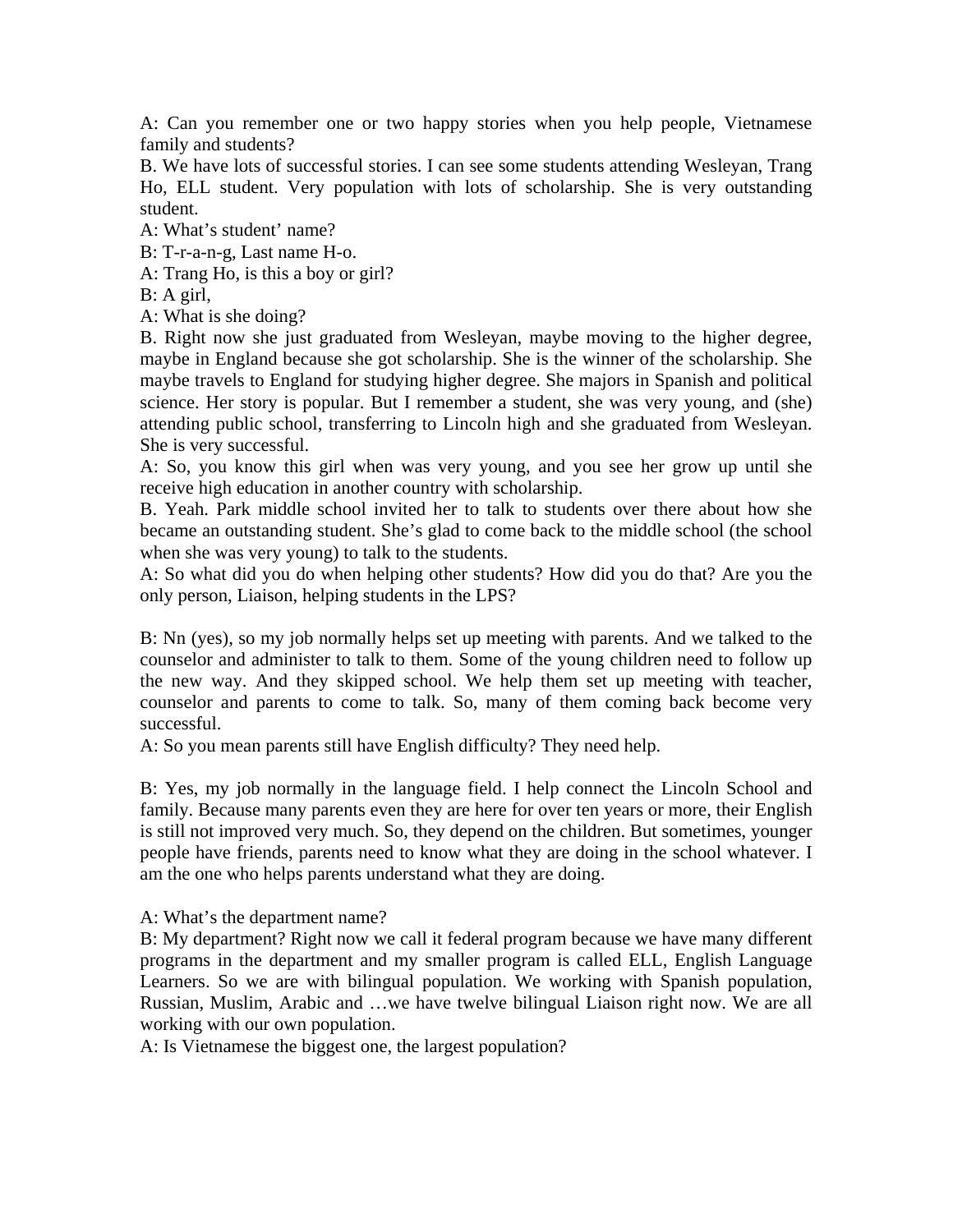B: No, right now we are the second biggest, because most of our ELL programs were very successful, but now the top population in ELL program is Spanish and they are like new arrival. They need lots of time…

A: How do you think your previous experience, life experience and job experience, helping your work as a bilingual liaison at LPS?

B: I have to improve step by step. After I graduated from university, my speaking was not very fluent. Even I know how to write English and read in English, my ascent was still difficult to be understood by American. So I have to improve the way I'm talking. It's a lot of work. So I worked with translation to help me to learn English. I have to talk every day with American so my English improved a lot. I learned lots of skills from other American professionals, like counselor, administrator, so we are on the system help parents understand. I am glad that I can do this job, connect the big community to understand Vietnamese and other people to...

A: Do you think you like Lincoln?

B: Yeah, I think Lincoln is very nice city. We feel comfortable to live here. Many of our Vietnamese refugees now became citizen. They settled with nice job, housing. Many of them own house. City of Lincoln really works more and many Vietnamese are hard worker. So they filled heavy labor force. But for the children, I expect them to work with professional. So my job is try to make the transition from survivor to successor.

A: Thank you, that's wonderful. I am asking, may I ask, are you citizen here?

B: Yes.

A: When did you get the citizenship?

B: I became U.S citizen in 1982 one year before I graduated from university as a student.

A: So you applied for the citizenship?

B: Yes, I have to pass the test. They asked questions about like civic question. Like high school civic subject. They ask questions what's the biggest state. One Vietnamese tried to past. That's my other story. By the time, becoming a U.S citizen is still easy. So I still remember the story, she asked, "What's the biggest state in the United State?" She said, "Nebraska," But they heard, "Alaska." So she passed the test. But now it became difficult for people to pass the test. If they know you have university degree, they ask tough question.

A: Are you helping people pass citizenship test?

B: There are lots of system/class help people become U.S. citizen. Many of them pass test after 5 years' applying for citizen of U.S.

A: Is test harder than the test you took before?

B: I think so, yeah. Much harder and more trick. You have to pay for the test. Filled the application to become U.S. citizen.

A: You took test for free?

B: Yes, before it's free, and now cost more money.

A: How much?

B: I don't know. Hundreds of dollars.

A: May I ask, are you married?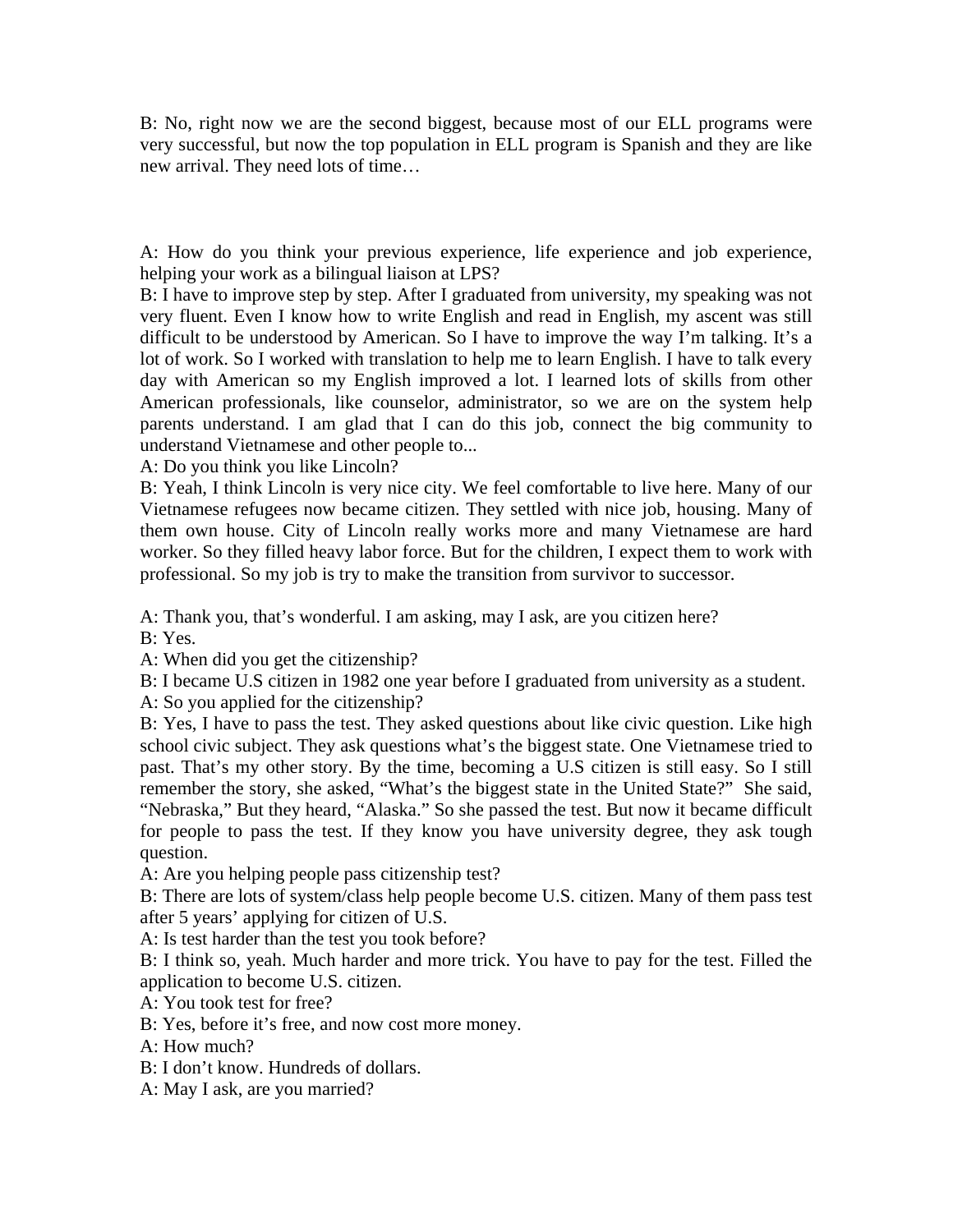B: Yes, I am married. I have three wonderful children. One son and two daughters.

A: How old are they?

B: My oldest daughter turned 19 years old. And she is attending UNL.

A: What's your expectation to her?

B: She is trying to be a pediatrician. So right now, I made two words for her. The first word is she has to get **stride** A in High School and she made it at North East High School. She graduated last year from North East High School and she was ready to transfer to UNL. She finished the first year of UNL. Still have high grade.

A: How about other children?

B: My son's still in North East high school. My youngest is in Perching.

A: Elementary school?

B: Yes, he is  $4<sup>th</sup>$  grader at perching.

A: What's your wife doing?

B: My wife works as a sectary the same program as I was in. ELL. She helps students fill the file, join in the school, and attendance. Normally, every bilingual student has to learn to how to pass testing in order to attending school. Ell program…. ELL test them all from the beginning. Even they were attending the home school, they were still belong to the ELL program. We have some Ell center.. We have 19 Centers now in Lincoln. That's why I have to travel to help family in different school. The school requests, every I trave by visiting, helping counselor, administer. It's lost of work. Even in summer, I still work for summer school. Help translate a lot of important information, for example, we did it every year. That's keep me busy every year.

A: Could I say that most of people, Vietnamese people in Lincoln know all your family?

B: Most of people know me.

A: most of people know you.

B: yes. Because I worked for the parents, and now they have new families and I don't say I am popular, but lots of people know me.

A: How do you feel your job?

B: I like it. I keep on working on it as school needs me.

A: You have no attempt to change your job in the future like that last two jobs. Do you want to have any change to your job?

B: No, not now. So I am ready to retire from this job.

A: Would you please tell me how you know your wife? You knew her at work?

B: No. After I graduated, I worked as a volunteer working with the church choir helping them train the singer to sing together in the choir? We have Vietnamese church choir where they can sing in the group.

A: Where is it?

B: At Vietnamese church in Lincoln, it's called Immaculate' Heart of Mary. It crossed the North East High School. It's used to be a Lutheran Church-First Lutheran Church. They sold to Vietnamese Church. It's big church. It's at 84<sup>th</sup> and Adam. Very nice moving out there.

A: You and your wife met over there?

B: So that's why I know my wife at the church, singing together, I was a leader conductor of the choir.

A: She was a singer.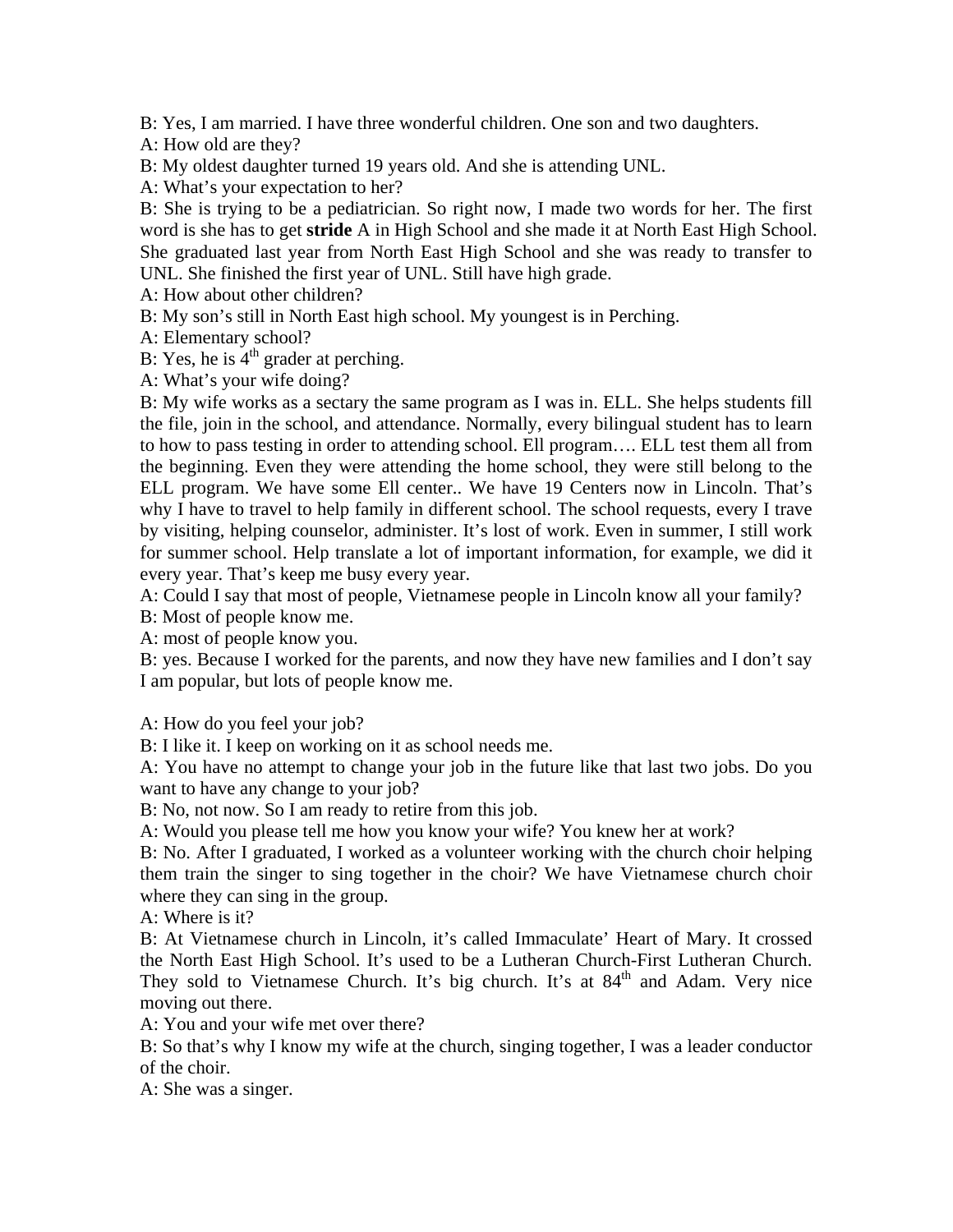B: My wife was one of them.

A: One of them. What was she doing at that time?

B: She just graduated from North East High School and started working in electric cal. When I was married to her I found my job working for refugee. I helped her change her job, working for refugee family. Her first job working for refugee was Curtis and Associate. It's working for the public helping people try to find the survival job, just like me. But they have more technique, you know, of the company, called Curtis and Associate is a national wide organization. Lincoln has a very good program like that.

A: How did she find the sectary job at the LPS?

B: She kept learning to become a professional sectary. She got degree in sectary.

A: Where did she get the degree?

B: She learned by connecting Internet with school. She got degree from study. It's an opportunity for her because the sectary of our office died.

A: She died?

B: Yeah. They need to fill the position, and I introduced her to the job. She didn't like the sectary job. Later, she was promoted to work with me like bilingual Liaison. My wife work at her job like sectary, keep on working on enroll assessment, the new student.

A: How does she like her job? As a sectary.

B: I think she feel comfortable.

A: How many year has she been working at this position?

B: My wife? She was there for couple years. So, It's about 7 years.

A: About 7 years, and she likes it.

B: Yeah. She helps many refugees no matter what kind of minors. She has to deal with people speak in different languages. That's why we have bilingual liaison to support her, anybody cannot speak another language. So…

A: You come to work together?

B: Sometime, she do (does) her work and I do my work. But we are in the same department. Sometimes help her. She is bilingual and she can handle herself. I don't have to interferer her job. Language, like Spanish Liaison has to help her out if the family can't speak in English, but they speak in Spanish so that the bilingual Liaison has to help her do assessment. Help parents understand the procedure, what need to be, lot of work, very busy sometimes.

A: Does she have family in Lincoln, Nebraska? I mean, are her parents here? Do she have brother and sisters?

B: She arrived at here same year as me in 1975. Her family used to live in the Vung Taw area. So we came to the last city to …She also traveled by boat at open sea was rescued by rescue ship.

A: How old was she at that time?

B: She was about 10 or 11 years old, very young.

A: Do you have any family member coming to this country later?

B: Yeah. My sister came and she lived in California. They sooner join us in the United States. It's like big family with boat people.

A: What's that mean, boat people?

B: Means people travel by boat.

A: By boat, not by ship, just by boat.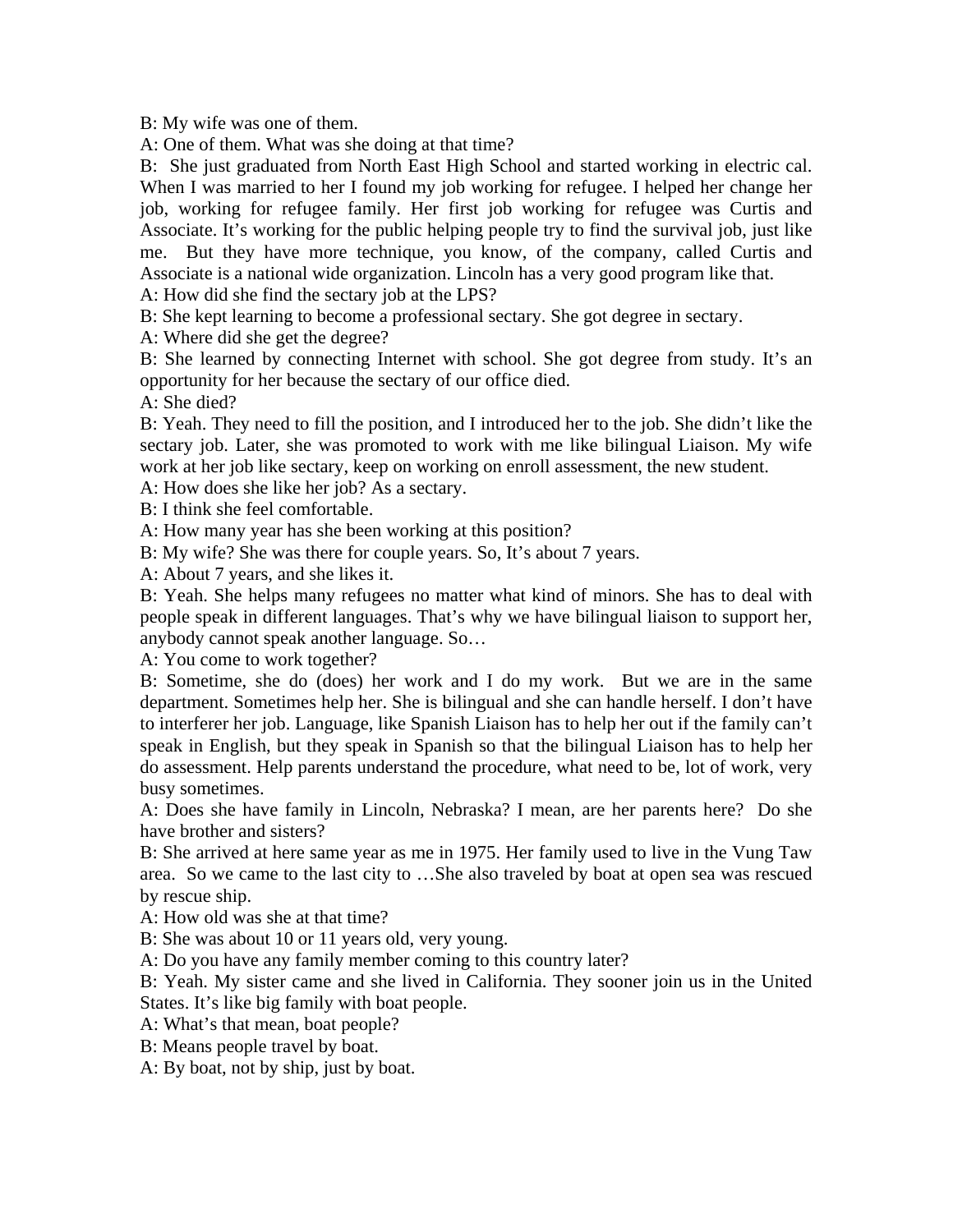B: Because we were rescued later. But they travel like me but not dangerous because they maybe found in open sea a few weeks, they got the ship, the commercial ship to rescued them. So, by that time more people got rescued.

A: How big was the boat?

B: It's about not very big. Normally, the fishing boat.

A: The fishing boat?

B: Yeah. It's the fishing boat about 20 feet long. About the size of the room (conference room). About 5-6 feet wide

A: Cross the ocean?

B: Nn, many Vietnam escaped by that way. They have to go to the open sea without water. Very dangerous.

A: When did she come to here, the United States?

B: When?

A: When?

B: In 1990. By that time I worked for refugees. Also, she came..

A: Came to Lincoln?

B: No. To California. They like the big city. My niece and nephew came first, like the boat people status, found job and bought house over there. If you have chance to travel to California over there, maybe you should stop by at Little Saigon. It's not far away from Lo San …and many people living in that area, become very crowded and a few hundred thousands Vietnamese and Chinese, and Chinese from Vietnam. They escaped like boat people because the communist exclusion in the country. Many chinese had to get out the country. The Chinese had to get out the country. Just the same as other Vietnamese people, boat people. We were sponsored by the U.S. and many of them lived in California opening business. So if you have chance over there, you see like in Saigon before.

A: How about their economic background and condition after they came to this country? Do you think they make living by themselves or supported by the government?

B: Because we came under refugee status, and we go support the basic, you know, like welfare we have to star from nothing, like the real poor we tried to lean to earn our own, open business. Many of them are very successful.

A: How about the living condition right now? How do you think their improvement?

B: I think so, like other Asian, many of them are very successful, many professional, many people came in about my time, 1975, now they became doctor, lawyer, or they became professional from nothing.

A: Did you have chance to go back to Vietnam? Visit your brother and other family member?

B: Yeah, right now they opened after 84, because the new economic they called innovation in Vietnam. They open for foreign investment, traveling, the same as in China. Right now very open. So now not all people travel out the country anymore. I think that the economic makes the country live alone… helping people survive in their business.

A: So right now, Vietnamese they don't have to come to America by ship, by boat. Their living condition improved in the country.

B: Nn,

A: Did you get chance to go back to visit?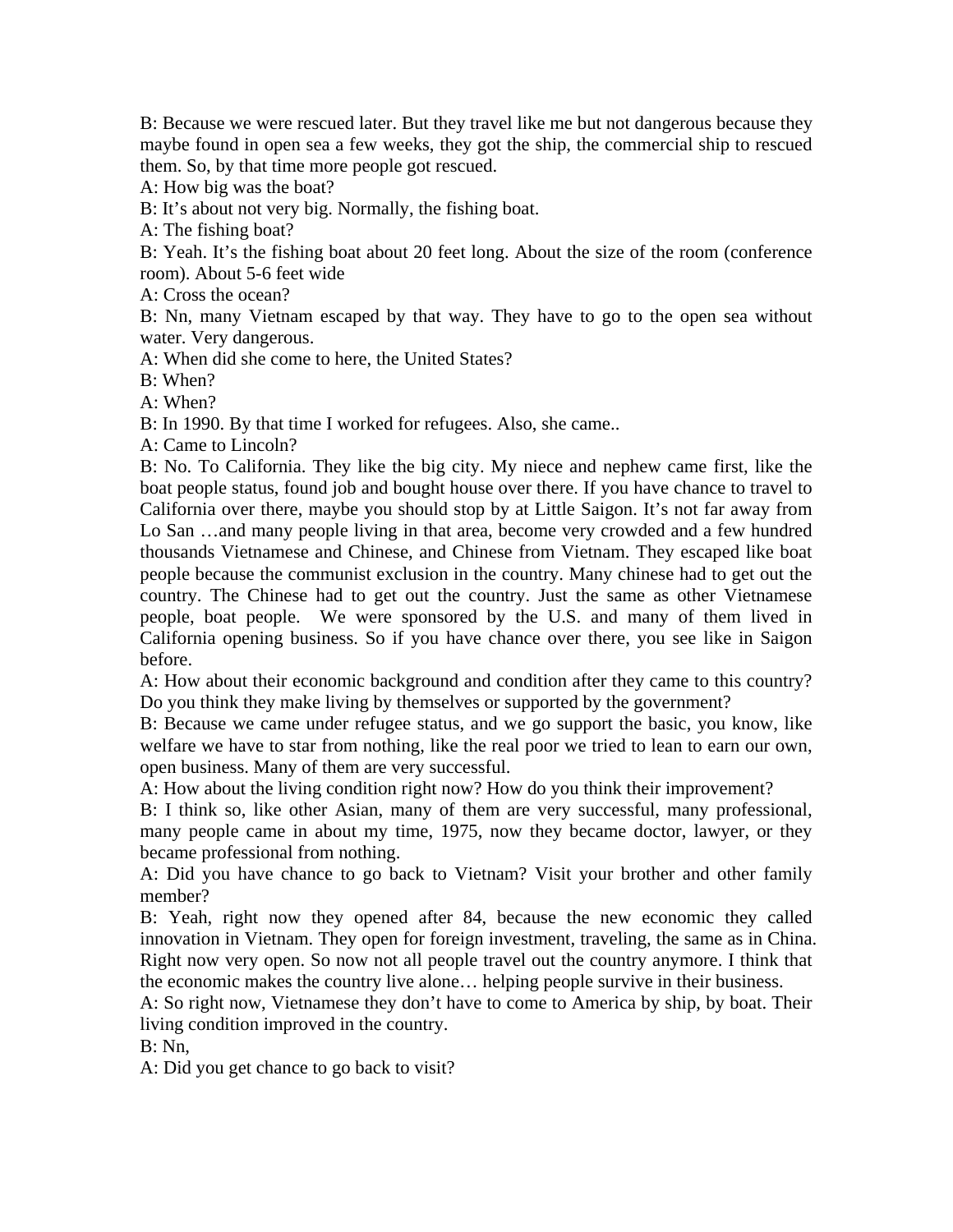B: Not yet, I am still afraid my own. Some other people went back to visit, they said that it's ok. They welcome us. They called us like Viet Kieu.

A: What's that mean?

B: That means that the Vietnam living abroad.

A: How to spell it?

B: V-i-e-t-, K-i-e-n. Viet kieu. Separate between here.

A: Separate them between Viet and Kieu.

B: Nm, Viet means Vietnamese; Kieu means the foreign living. So they call us Viet Kieu.

A: So right now you are welcome to come back to visit?

B: Yeah, but some people with political background may be are not welcome.

A: You don't have political background?

B: No really, but sometimes others, like if you work here, like you work in …discussing something here talking about communist sometimes, they don't like you when you come back. Not welcome, I have story, people come back not welcome.

A: What did they do?

B: They send them back. People have to go back to the U.S. It may depend on the case.

A: Would you please tell me how you feel your life here comparing to the life your brother in Vietnam?

B: I think I have good opportunity to leave. My own and my family life, my skills much better than before. I am so glad that American gave me the chance, to help me.

A: What's your recommendations to other people following behind you?

B: So, you have to take a chance or opportunity when come. You never know when because to my understanding the Unites States is the country of immigrant refugee. They gave the chance to you to come to U.S. If you come at the right time, you are welcome like legally immigrant or refugees. But if you come at the wrong time, if you are as... not welcome.

A: Could you explain more?

B: I work with so many cases of refugees here. We are all come legally. But some other right now, if you don't have paper work to enter, in other words, means you are not legal to come to the U.S. You have to work for your chance because the American policy can be open door or close door. So if you come at the right time, you are welcome to U.S.

A: They have to find the right time.

B: Yeah.

A: If they were illegal, could they send their children to public school to receive education?

B: Yeah, but right now we accept on children living here in U.S.

A: So no matter they are legal or illegal, you still have their children.

B:: Nm, we don't care about that. The illegal issue belongs to the INS. They have to do their work. We just work school for education. We have everybody (who) needs help.

A: So every child has chance to receive education, has chance to get their help.

B: Yeah.

A: What do you want your children, not just your own children, all the Vietnamese children, what do you want these children to learn or remember all these history?

B: I think I want my children to remember our fly to the U.S. They don't forget our story to come the U.S. They have to self independent, to have better life. Not forget our